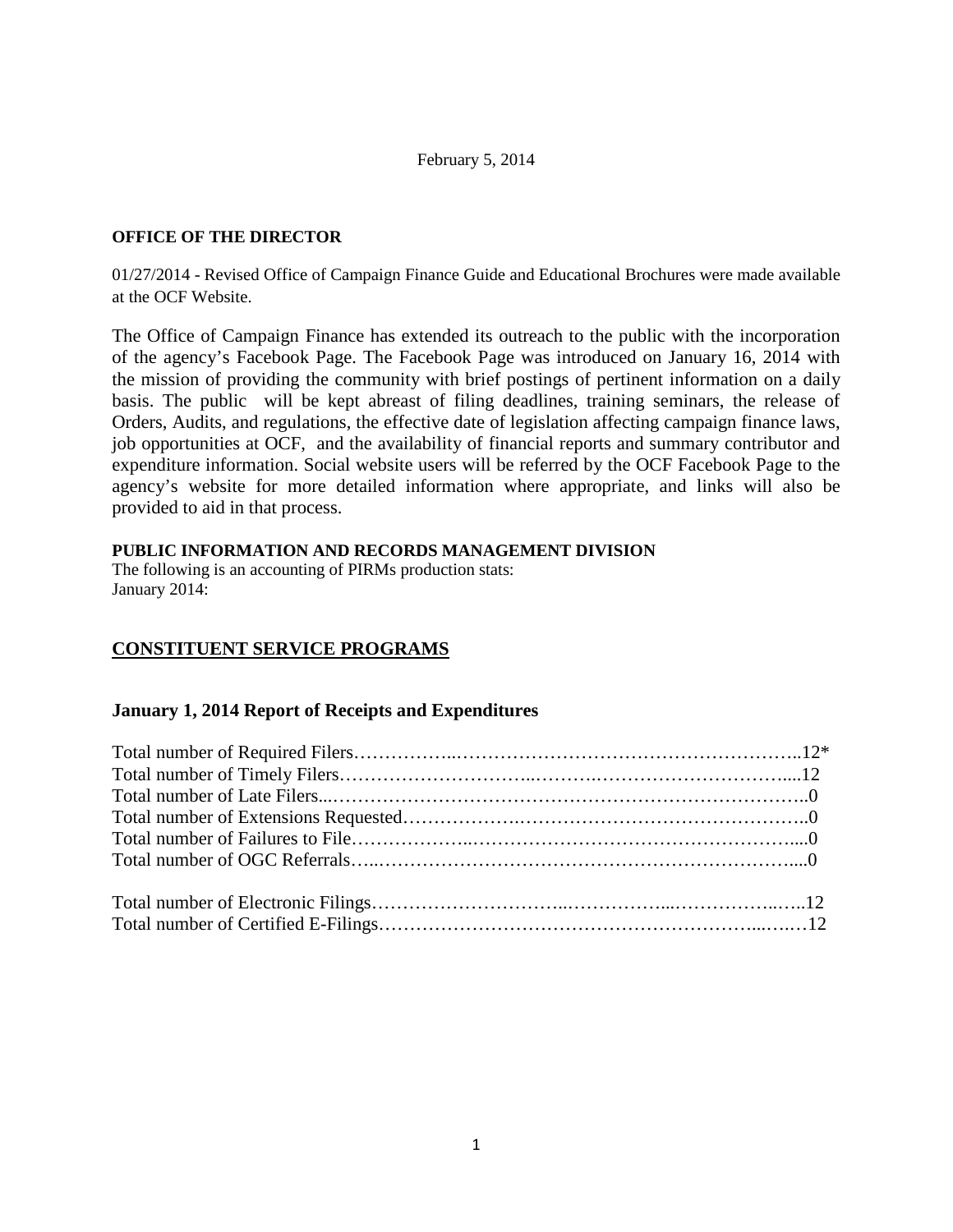# **SENATOR/REP. STATEHOOD FUNDS**

### **January 1, 2014 Report of Receipts and Expenditures**

### \*Mary Cheh filed a termination report on 11/08/2013

# **PRINCIPAL CAMPAIGN COMMITTEES & POLITICAL ACTION COMMITTEES**

### **January 31, 2014 Report of Receipts and Expenditures**

### **New Candidates and Committees registered for the 2014 Election Cycle** *January 2013*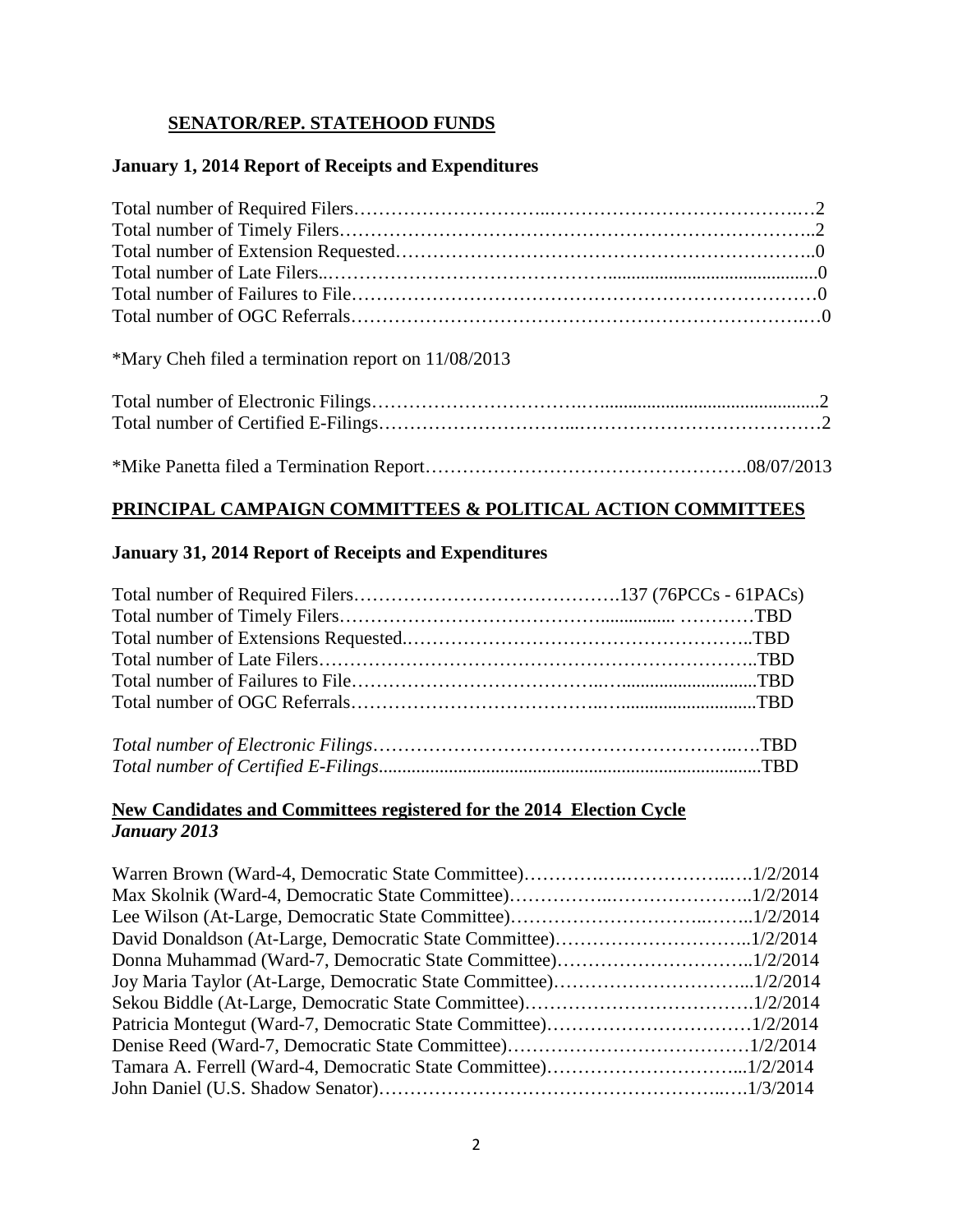### **Referrals to OGC**

There were no referrals in the month of January

#### **OCF Entrance Conference Participants**

#### *January 23, 2014*

Ben Foshager (People for a Strong Society) Kent Boese (Ward 1 DC Democratic State Committee) John Zottoli (DC Ready for Hillary Committee) Tim Day (Bonds for Council 2014) William O'Field (Ward 1 DC Democratic State Committee) Roxana Olivas (Democrats Moving Forward) Barrie Dancker (Democrats Moving Forward) J.A. Moore (Vince Gray 2014) Deborah Shore (Ward 3 Democrats) Lynn C French (Ward 1 Democrats) Don Kaniewski (Darrell Thompson for Ward 6) James Bubar (Democrats Moving Forward) Don Dinan (Bonds for Council 2014)

### **REPORTS ANALYSIS AND AUDIT DIVISION**

The following is an accounting of RAAD's production stats:

**Reviews Completed -67 23 PAC (includes amended filings) 23 CSF (includes amended filings) 2 US S/R 18 PCC (includes Amended filings) 1 Exploratory Committee (Catania) 0 Twenty-four Hour Reports 0 Independent Expenditures 0 Initiative/Referendum 0 Attorney General 13 Audit Letters (RFAI) Sent 0 Follow-up letters sent 35 Case(s) Resolved**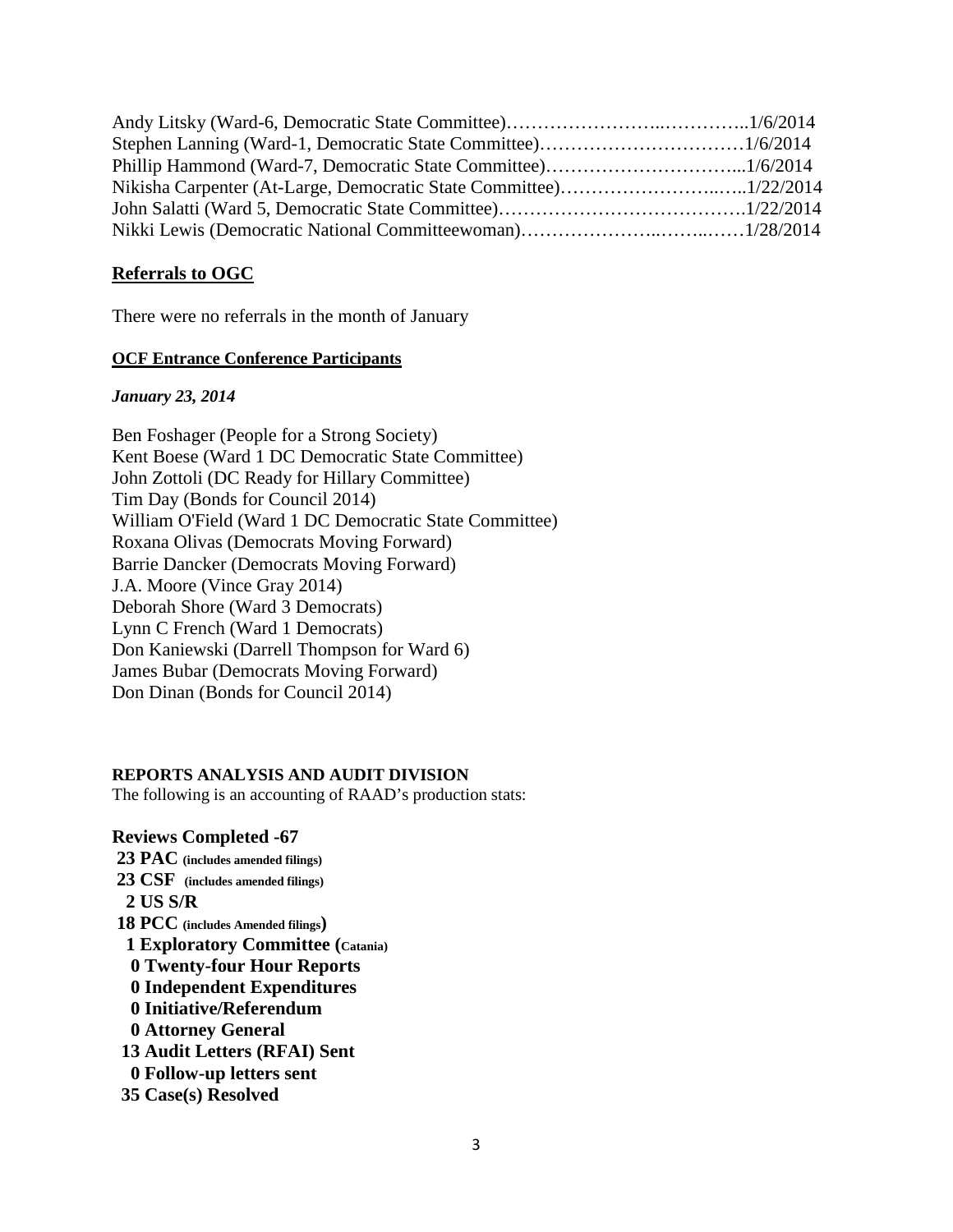- **4 Cases Referred to Office of General Counsel (Sterbal, Settles, Nestor, trust contributions)**
- **0 Cases Referred for Contributions with Same Address and Similar Signatures**
- **0 Cases Terminated**
- **0 Hearings Attended**
- **0 Outreach Education Seminars Attended - Institute of Internal Auditors**
- **0 Webinars Attended – Institute of Internal Auditors**
- **0 Outside Seminars Attended**
- **0 Board Hearings Attended**

### **Ongoing Audits:**

### **Full Field Audits**

- **- Gray for Mayor**
- **- Bonds for Council**

### **Periodic Random Audits**

- **- Mara 2013**
- **- Brianne for DC**
- **- Reta Jo Lewis for Mayor**

### **OFFICE OF THE GENERAL COUNSEL**

### 2014 MONTHLY IN-TAKE/OUTPUT REPORT

### OFFICE OF GENERAL COUNSEL

|                        | January  | February | March | April | May | June |  |
|------------------------|----------|----------|-------|-------|-----|------|--|
|                        |          |          |       |       |     |      |  |
| <b>Opinion Request</b> | 0        |          |       |       |     |      |  |
| Received               |          |          |       |       |     |      |  |
| <b>Opinion Request</b> | 0        |          |       |       |     |      |  |
| Completed              |          |          |       |       |     |      |  |
| Complaints             | $\Omega$ |          |       |       |     |      |  |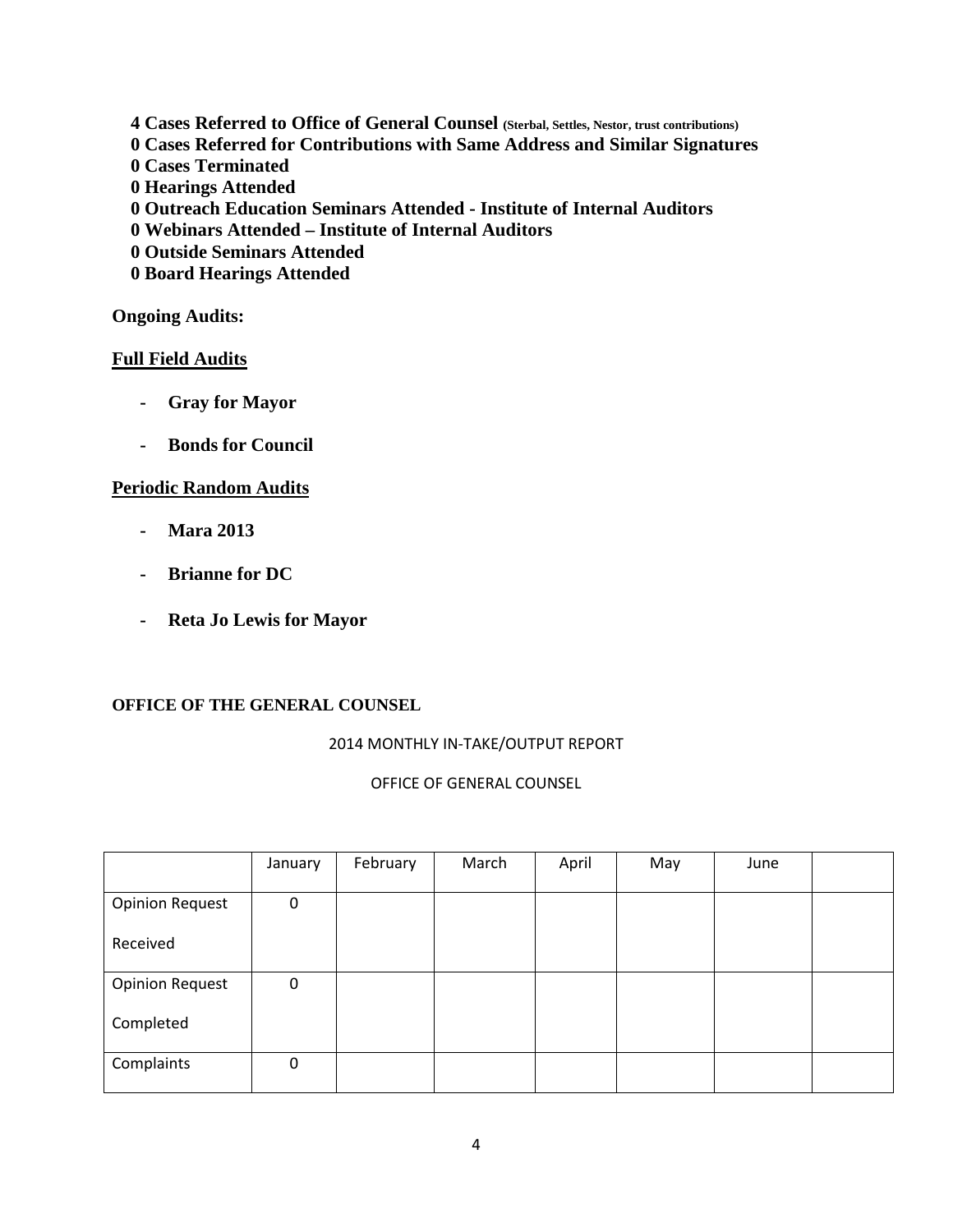| Received                 |                  |  |  |  |
|--------------------------|------------------|--|--|--|
| <b>Internal Queries</b>  | $\boldsymbol{0}$ |  |  |  |
|                          |                  |  |  |  |
|                          |                  |  |  |  |
| Preliminary              | $\pmb{0}$        |  |  |  |
| Investigations           |                  |  |  |  |
| Initiated                |                  |  |  |  |
|                          |                  |  |  |  |
| Preliminary              | $\boldsymbol{0}$ |  |  |  |
| Investigations           |                  |  |  |  |
| Orders Issued            |                  |  |  |  |
|                          |                  |  |  |  |
| Full Investigations      | $\pmb{0}$        |  |  |  |
| Initiated                |                  |  |  |  |
|                          |                  |  |  |  |
| Full Investigations      | $\mathbf{1}$     |  |  |  |
| Orders Issued            |                  |  |  |  |
| <b>Informal Hearings</b> | $\pmb{4}$        |  |  |  |
| Referred                 |                  |  |  |  |
|                          |                  |  |  |  |
| <b>Informal Hearings</b> | $\,8\,$          |  |  |  |
| Completed                |                  |  |  |  |
| <b>Informal Hearings</b> | $\overline{4}$   |  |  |  |
|                          |                  |  |  |  |
| Orders Issued            |                  |  |  |  |
| Petitions for            | $\pmb{0}$        |  |  |  |
| Enforcement              |                  |  |  |  |
|                          |                  |  |  |  |
| Referrals to BOE         |                  |  |  |  |
|                          |                  |  |  |  |

\*This figure represents 3Failure to Timely File orders in which no fines were imposed and 1 RFAI order in which a fine of \$500.00 was imposed.

# Board Statistics for January, 2014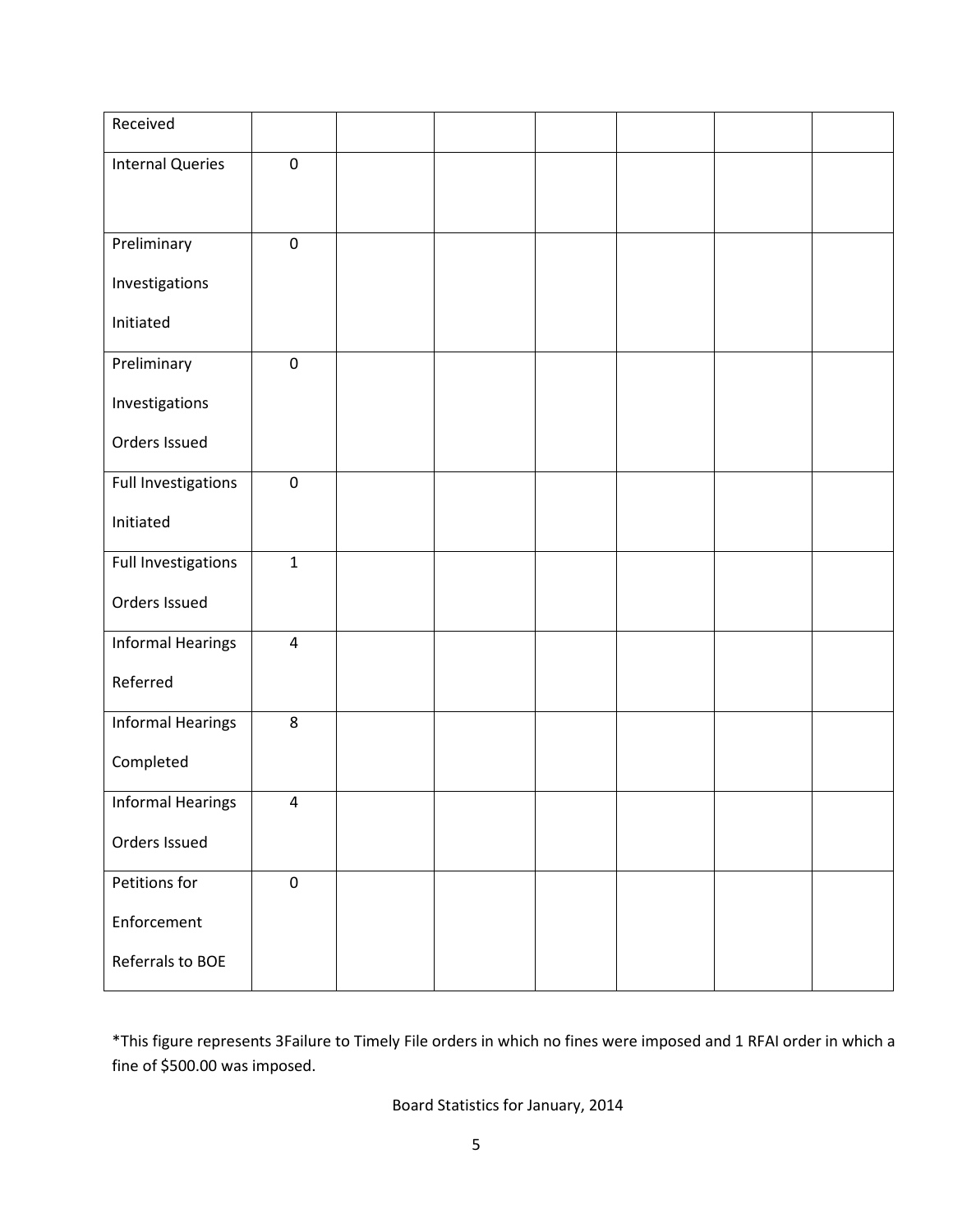### 1. Actual Matters referred

# **PIRM**

| PCC                         | O |
|-----------------------------|---|
| PAC's                       | 0 |
| ANC's                       | 0 |
| <b>Constituent Services</b> | 0 |
| Statehood Fund              | O |

## **RAAD**

|    | PCC                                         |            | 3                                      |
|----|---------------------------------------------|------------|----------------------------------------|
|    | PAC's                                       |            | 0                                      |
|    | <b>Constituent Services</b>                 |            | $\mathbf{1}$                           |
|    | Statehood Fund                              |            | 0                                      |
|    |                                             |            |                                        |
| 2. | Notices of Hearings<br><b>First Notices</b> |            | 17<br>9                                |
|    | <b>Second Notices</b>                       |            | 8                                      |
|    |                                             |            |                                        |
| 3. | Notices and Orders Vacated                  |            | 0                                      |
| 4. | <b>Hearings Conducted</b>                   |            | 8                                      |
|    | 5. Orders which imposed<br>fines            |            | $\mathbf{1}$                           |
| 6. | Fines imposed                               |            | \$500.00 Committee to Elect Perry Redd |
| 7. | Fines collected                             | \$4,300.00 |                                        |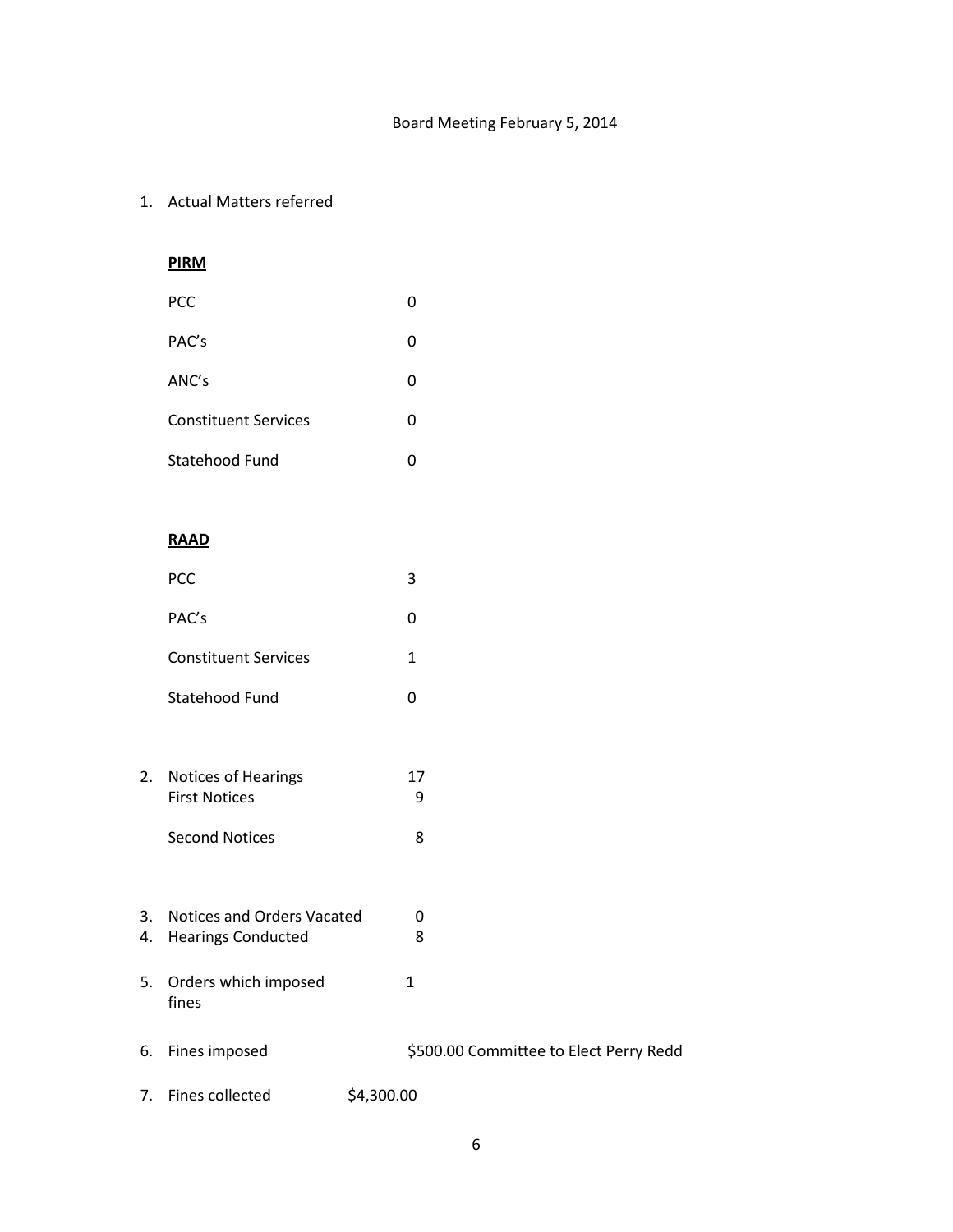| 8. | Investigations completed     | 0 | (1) \$200.00 Committee to Re-Elect Yvette Alexander<br>(2) 3,000.00 Yvette Alexander Constituent Fund<br>(3) \$1,100.00 Pete Ross 2014 |
|----|------------------------------|---|----------------------------------------------------------------------------------------------------------------------------------------|
|    | Orders issued                |   |                                                                                                                                        |
|    | 9. Petitions for Enforcement | 0 |                                                                                                                                        |
|    | 10. Outstanding Fines        | 0 |                                                                                                                                        |

### LIST OF OPEN OCF INVESTIGATIONS

February 5, 2014

| OCF FI 2011-103 |             | Complainant: Internally Generated March 15, 2011              |
|-----------------|-------------|---------------------------------------------------------------|
|                 |             | Respondent: Sulaimon Brown for Mayor                          |
|                 |             | Principal Campaign Committee                                  |
|                 | Infraction: | <b>Reporting Violations</b>                                   |
|                 | Status:     | Due to current criminal investigations                        |
|                 |             | the Sulaimon Brown for Mayor investigation remains<br>ongoing |
| OCF FI 2011-104 |             | Complainant: Internally Generated March 15, 2011              |
|                 |             | Respondent: Gray for Mayor                                    |
|                 |             | Principal Campaign Committee                                  |
|                 | Infraction: | <b>Reporting Violations</b>                                   |
|                 | Status:     | Due to current criminal investigations                        |
|                 |             | the Gray for Mayor 2010 investigation remains ongoing         |